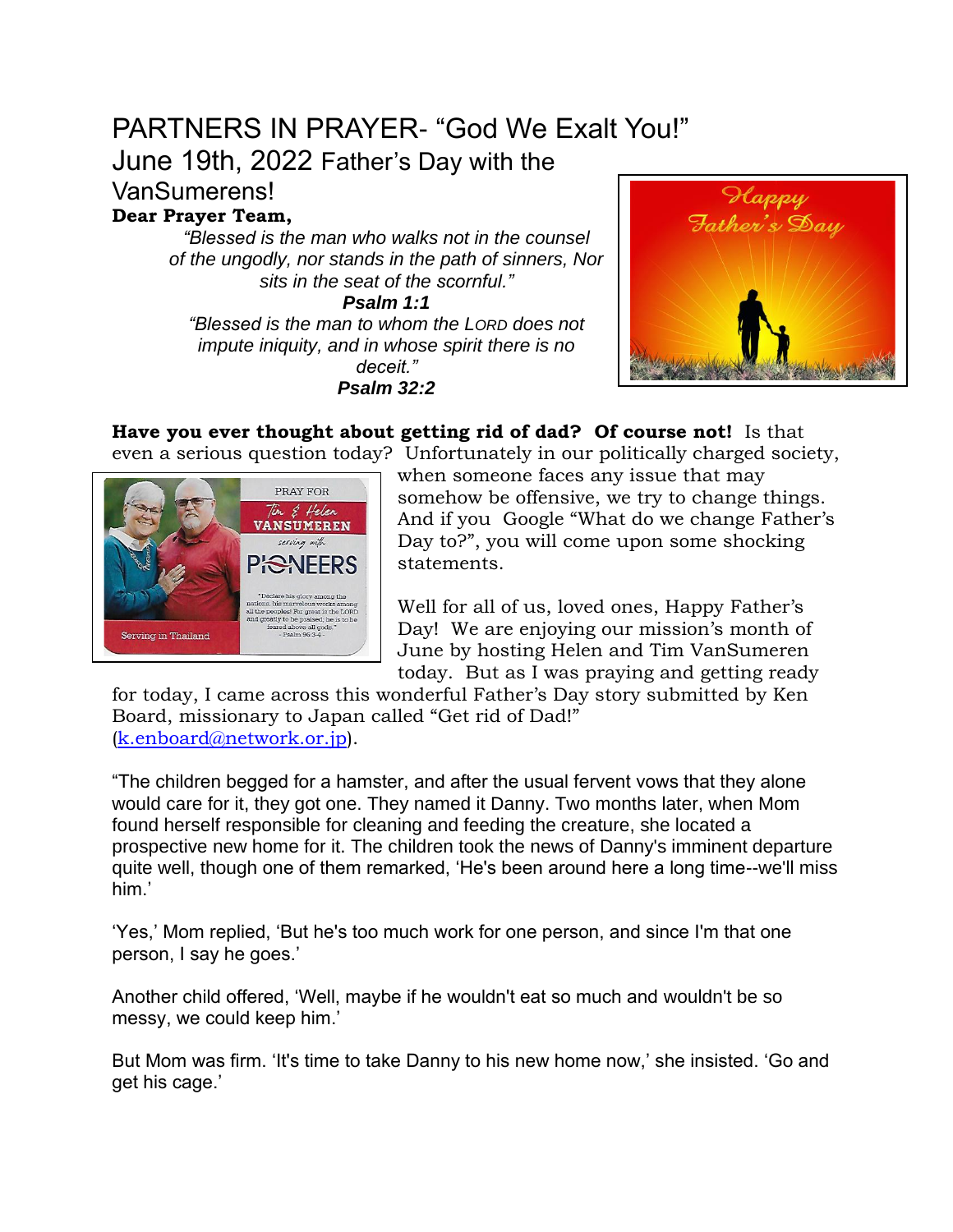With one voice and in tearful outrage the children shouted, 'Danny? We thought you said Daddy!'"

Don't you just love these wonderful stories of Father's Day? Certainly there is a lesson for us all in this story, right? How we should shout when the world is trying to get rid of "Father's Day." Would you believe it? Now the politically correct want to call it "Special Person's Day" so kids without dads won't feel left out because the term "father" has been derided as "offensive".

How we should shout when our world keeps portraying fathers as really "terrible" and the cause of most problems in this world. We need a world with great and godly dads! Especially our Heavenly Father!

## **A godly man who never reached fatherhood.**

If you remember, last week I started the true story of John Chau, who was recently martyred for his desire to reach one of the planet's last unreached people group call the Sentinelese people from North Sentinel Island- just off the coast of India within the Andaman Islands. When John died he was only 26 years-old. He was an American man who spent a great part of his life preparing to reach this people group for Jesus. And one of the things his own father said after his death, which was very sad, "He died for nothing!" When Jesus is your "everything" how can anyone say that we died for nothing? I want to continue his story for us as part two about a "godly man who never reached fatherhood but died because of his love for our heavenly Father!"

## **A Solo Mission?**

In 2015, about three years before his death, John took the first of four scouting trips to the Andaman Islands, a unique territory of India located so far east in the Bay of Bengal that it is much closer to Bangkok than Bangalore. He was seeking a better understanding of the territory as well as confirmation that the North Sentinel Island was God's calling for him.

Whenever he met local Christians in the island's region, he would ask if anyone was going to the Sentinelese. John had told Christian friends that he was willing to serve in a support role if a missionary effort was already underway. For John, the important thing was not the messenger, but the message. But the answer was always the same: "No one was trying to reach the Sentinelese with the gospel."

In a video he made for a supporting church, John described his trip home from that first Andaman visit and his reservations about his call to the North Sentinel Island. "I had been doubting a bit," he said. "God, have You really told me to go here? Is this really where I'm supposed to be? Isn't there someone that You've called that's from here that You're raising up to reach this people group?"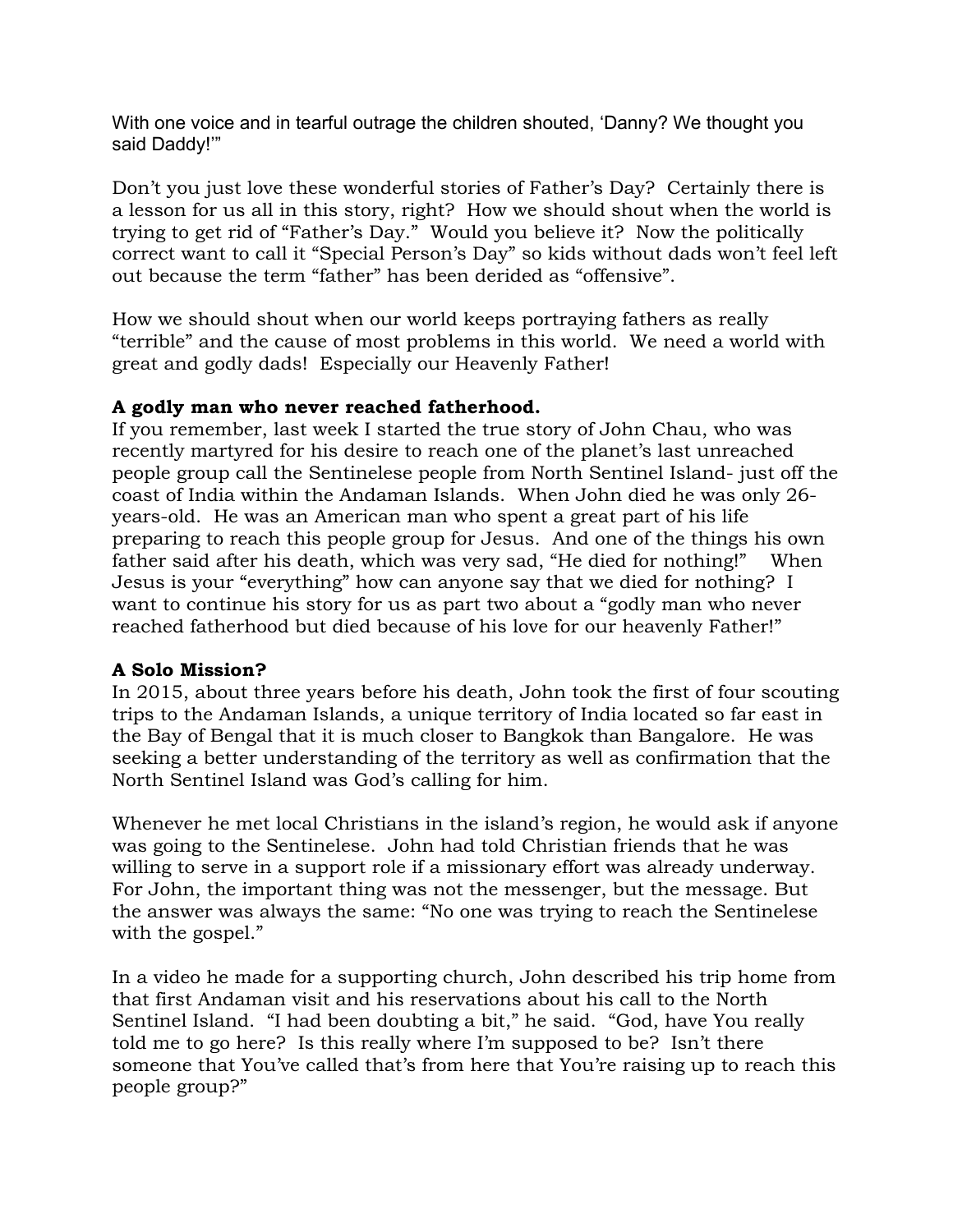What John struggled with are often what missionaries from America struggle about when they come home to the States. Why is it that we expect someone else to care and reach our neighbors and neighborhoods? Why do we continue to act as if the lost are not walking and living among us? Isn't there anyone who realizes that need right next to them? As I was pondering that upon finishing a visit with a man in our community, I turned to leave, and I was staring into a beautifully green wheat field. I could see the beautiful heads of grain on top of the wheat. I was stunned with the sight. I whispered to myself, "Lord, right here is PCBC's harvest field. Where are the workers? And are we praying for the harvest?"

## **The Confirmation**

As John flew back out of Port Blair, capital of the Andaman and the Nicobar Islands, John gazed out the window at the blue ocean below and saw an island come into view that he recognized immediately; it was the same island he had stared at on his dorm-room wall all through college. "A sense of clarity and peace came upon me," John said later, "a sense of knowing that I'm going to be going there one day. I took that as confirmation. I've only had that sense of clarity and deep sense of knowing a few other times in my life, and each time I can say it was definitely God that was speaking to me." The confirmation of John's call intensified his preparations. "All Nations," his sending mission agency, continued to train him in classes and through connecting him with people who were first to reach out to new people groups.

He spent hours learning what to take and how to approach a dangerous people. "He really was a learner," said a former mission's leader. "One of the most studied, prepared, just humble man. He soaked it all in: 'this group did it this way, this guy teaches this way.' And then he would pray, process and seek wise counsel from others." John was truly counting the cost. During this training, he began to write first contact plans. Then included contingent plans. He knew it would take years and maybe decades. His meticulous planning also included a plan that possibly the tribesmen would not welcome him and might even kill him, just as they had two fishermen who drifted ashore on North Sentinel in 2006. John was at peace either way. He didn't hide that from his friends and family. "John knew this could cost him everything," said a friend and mentor, "and he knew that he might even be misunderstood by many that would judge him. He didn't want any glory, even in his possible death."

## **"Adventure Bro!"**

In case the world did hear John's name, he had done his best to protect Christian friends in the islands and make sure any publicity would not hinder further efforts to reach the Sentinelese with the gospel. To that end, he crafted an online presence that might explain his disappearance as merely a lone adventurer lost at sea.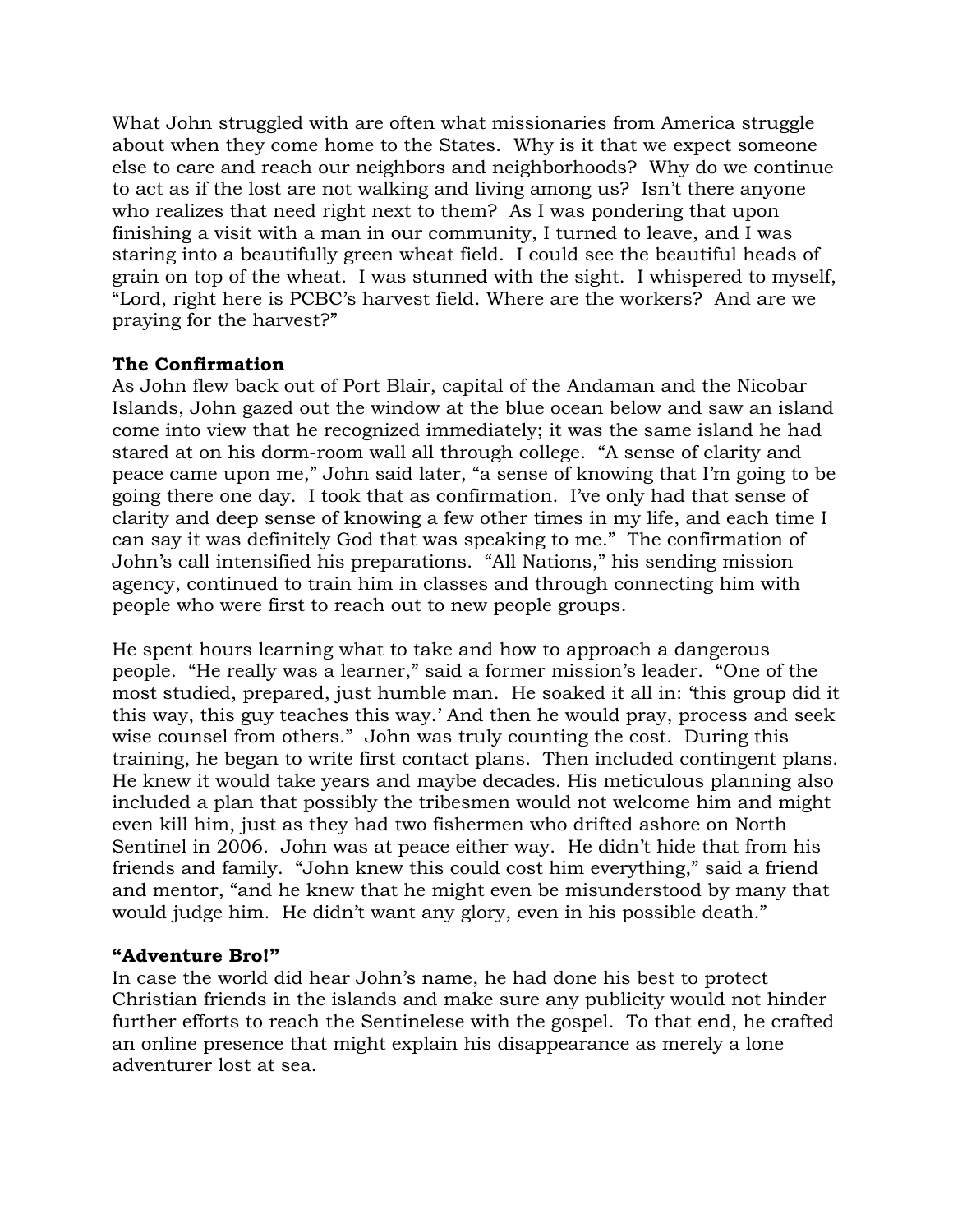His Instagram feed was filled with adventure images from far-off places. He blogged about traveling the world, climbing, kayaking and diving with great white sharks. His adventures were even sponsored by a beef jerky company. If John's name became known, anyone searching the images and blog posts would simply think he was an "adventure bro" who stepped too far off the beaten path and paid with his life. Unfortunately, that is exactly how the media portrayed him after the truth of his death finally came to light.

Finally, at the start of 2018 John wrote, "Death is inevitable. I can die in a car crash, from snake bite, from cancers. There are many ways we can die. I'm going to the island this November and I don't know what is going to happen, but I'm ready. I'm ready to lay my life down for the gospel." John even left a will with his family in the event he was killed. "If you do a memorial service," he wrote his family, "do know that … I was obedient to what God called me to

do, to reach those who have not heard."

Then in August 2018, the Indian government removed the requirement- in place since 1963- that foreigners visiting any of the Andaman Islands could apply for a Restricted Area Permit. That was the first and legal open door ever for anyone to enter as a missionary. As the news media later slanted the



story, John was not breaking the law when he applied and received the permit to finally enter the North Sentinel Island as a missionary. His life was a life of preparing. Are we preparing as fathers, as sons, to be men of God who care about those around us? Next week, I will give you the conclusion to John Chau's story. But let me close with Jim Elliot's own words: "He is no fool who gives up what he cannot keep, to gain what he cannot lose!"

## **Extravagant Spending**

Christian author Ron Hutchcraft tells this Father's Day story of extravagant spending: "When our son Doug was little he started a hobby that would later help to pay his way through college - collecting baseball cards! Now, he was still pretty young when he asked me to start going to this baseball card show circuit with him.

One summer I was scheduled to speak at Ocean City, New Jersey, and he begged me to go down a day early so we could catch the last day of this huge card show. We got there in time and Doug entered that large hall with all of the money that a little guy could have saved from recent chores and allowances. And as we strolled along the displays together something caught my eye, it was the baseball card I had tried so hard to get as a little boy, and I never could. You see, growing up in Chicago, my hero was the second baseman of the Chicago White Sox, Nelly Fox. He was the hero of a lot of kids. I bought tons of cards. I had the whole team but I could never get Nelly Fox. Well, there on that table was one of those very Nelly Fox cards I could never find as a kid! Doug said, 'Are you going to buy it Dad?' I said, 'No, it's nice to see it but I'm just going to keep looking around.'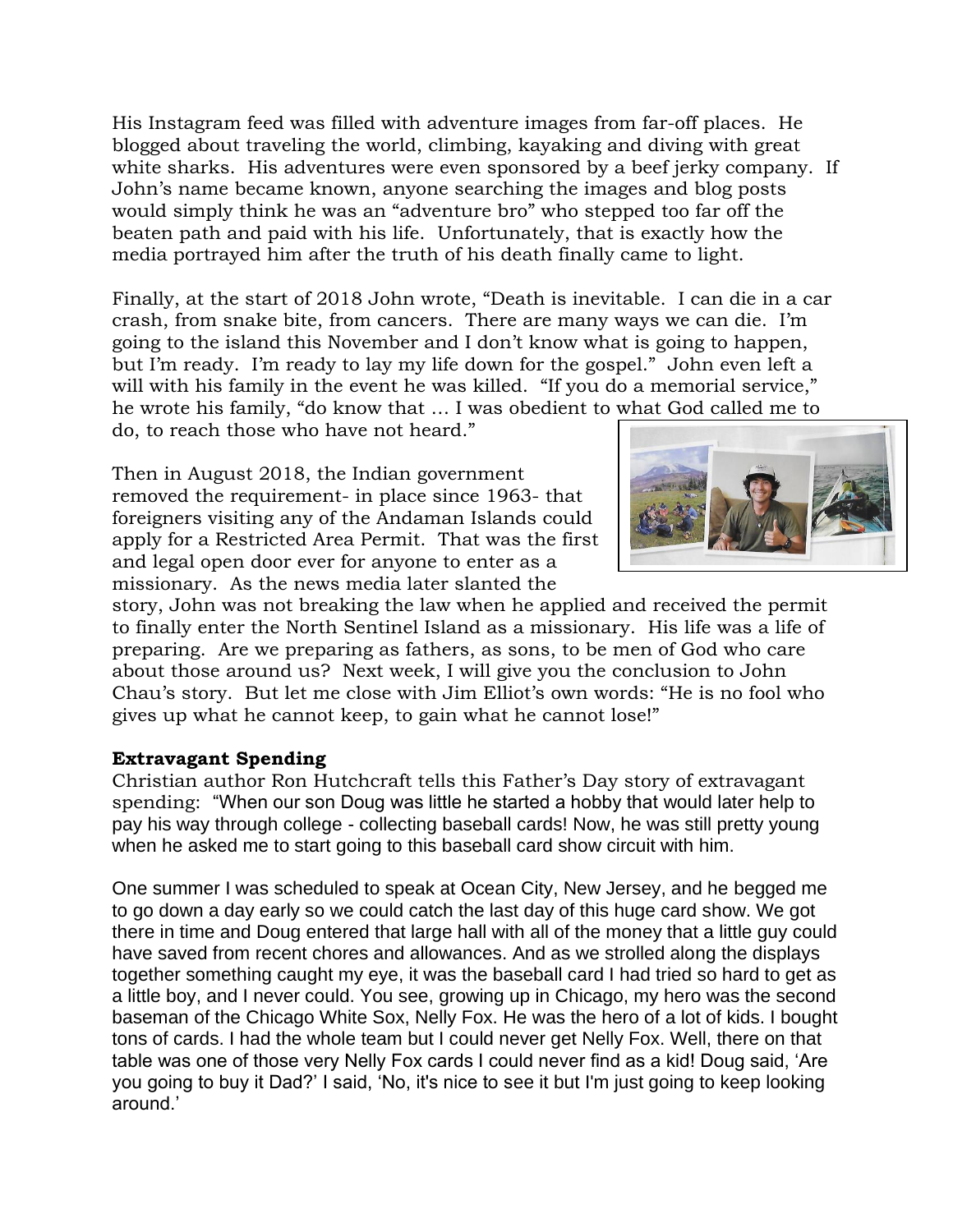So we went our separate ways for a few minutes until I felt a tug on my pants. It was Doug looking up at me with eyes I think I'll never forget, 'Here Dad, I love you,' he said. He reached up and he handed me a piece of cardboard protected in plastic. It was that Nelly Fox baseball card. My son had basically spent everything he had on that gift for me. That card is on my desk right now next to me, in a big plastic protector. There are few times in my life when I have ever felt so loved as I did that moment.

Now, I could tell how much my son loved me, he showed it by how much he spent on me that day. Everything he had! You can tell how much God loves you, He spent everything He had on you! No one has ever loved you like this. Why this price tag of the shed blood of God's Son? Well, the Bible reveals the answer in these words, '... without shedding of blood there is no remission.' Forgiveness means erasing our sins from God's Book. The penalty is clear, it is death. My sin can only be paid by dying. If you've ever wondered if God really loves you, here is His overwhelming YES! He sacrificed His Son to die your eternal death penalty on the cross. He spent it all on you."

#### Amen! Jesus thank You!

#### Let's pray,

*"God we ask You in Jesus' name to bless us with the desires of our hearts that are the will of God for our lives and the lives of those we pray for. God heal us totally in all areas of our lives. Make us whole in You. Bless us to prosper, walk in excellent health, and never stop growing in the grace, knowledge, wisdom, and love of Christ Jesus. Bless us with a deep and abiding love to read, study, listen to and meditate upon Your Word. God let Your Word dwell within us richly, so that we may come to know You better, love You more, and make You known. God help us, show us how, and bless us to have an ever-growing closer, stronger, more intimate relationship with You. God bless us with and cause us to always think, act, and react with a God solution-focused heart, mind, attitude, and spirit. Tender Father help us to walk in the truth, faith, hope, and love of Your Word and presence in our lives. Amazing Father place Your angels all around us to cover and protect us from all sickness, evil, hurt, harm, danger, accidents, the plans of the enemy of our souls. Help us also to see those days of suffering as a gift from You. That You do not abandon us. And when we grieve from our sufferings and losses, remind us that 'sorrow may last through the night, but joy comes in the morning.' Father God please bless each of us to always walk in the integrity, love, character, and habits of Christ Jesus. Let us all live our lives for Your glory and good pleasure. God please forever honor this prayer over each of our lives. Amen, so be it by faith, and by faith, it is so. Thank You. Thank You. Thank You Lord Jesus, we pray. Amen."*

### Looking at our own harvest in prayer,